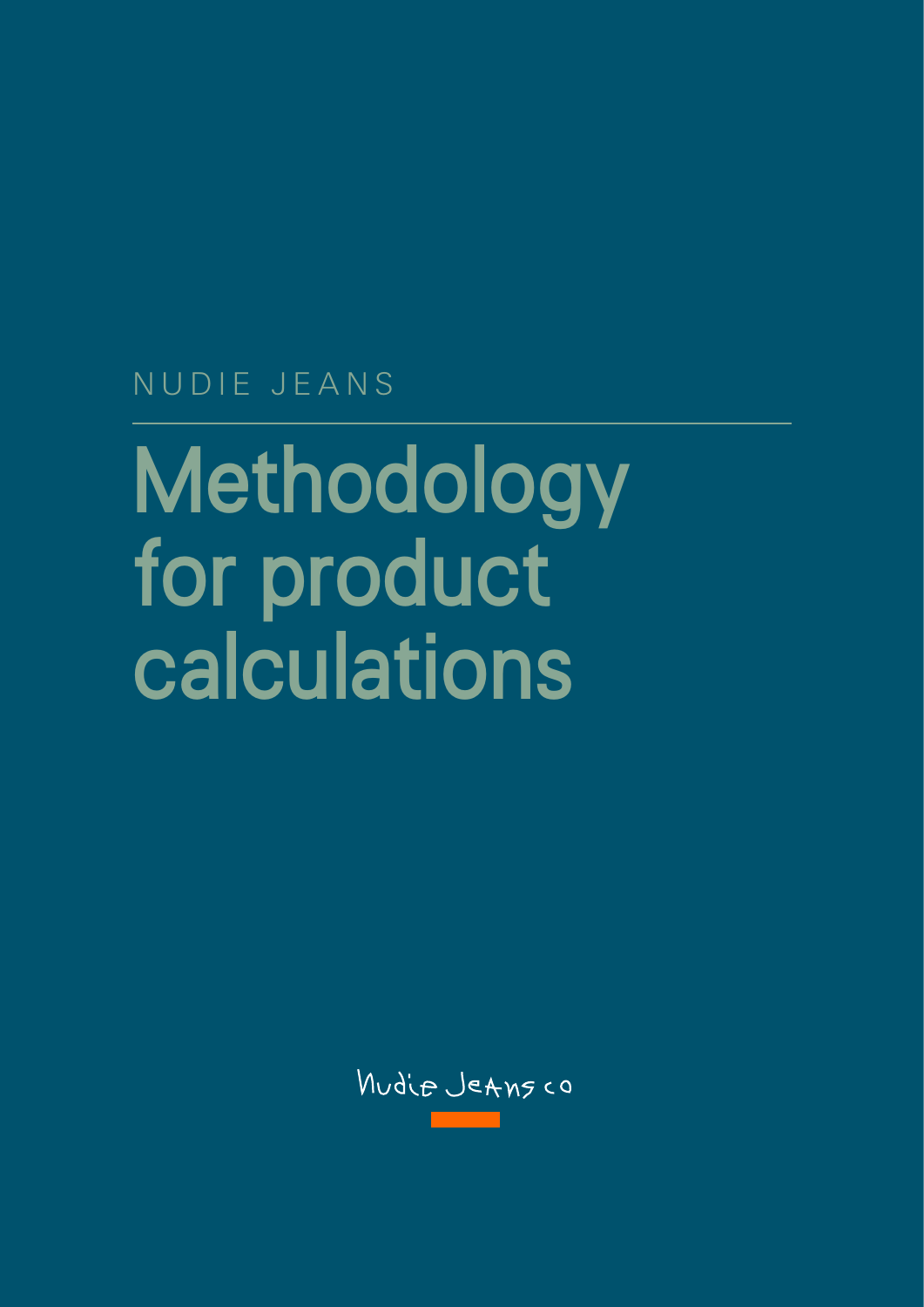## Methodology for product calculations

This document presents the most important methodological choices, assumptions, and estimates made for the product calculations at Nudie Jeans.

#### GENERAL COMMENTS

We at Nudie Jeans have mapped the total emissions of our business since 2018. We follow the Greenhouse Gas Protocol ([ghgprotocol.org\)](ghgprotocol.org) as a method for the calculations and map the emissions in all three scopes. We based our total emissions for the year 2020 on 75% primary data, e.g., actual data from suppliers in Tier 1, Tier 2, and Tier 3.

Based on the data collected, we have, together with the climate consultants at 2050 Consulting AB  $(2050.\text{se/en/})$ , calculated the average emissions for specific product styles based on the products:

- Specific supply chain and processes
- Fiber composition
- Weight

This is the first time we have published our climate impact on the product level. We do it with an explorative mindset, staying humble before the complexity of emission calculations and the rapid development within this field. The purpose of making the product calculations is to break down the emissions from the supply chain of Nudie Jeans to make it more understandable for our customers and users. We hope this increased awareness of our products' climate impact will drive consumption and garment use in a more responsible direction.

We present the methodology below as bullet points to describe the calculations' system boundaries and methodological choices.

- We measure climate impact in kg CO2e, and we measure water use in liter.
- We base our calculations on the weight of a size medium for each product group.

#### SYSTEM BOUNDARIES

Below are the system boundaries we have followed making the product calculations.

Emissions and water use in the product calculations include:

- Production processes from raw material to the final product (fabrics, trims, lining).
- The packaging material used in the supply chain.
- Transports in between suppliers in the supply chain.
- Inbound transports from tier 1 suppliers to Nudie Jeans warehouse in Borås.
- E-commerce packaging.

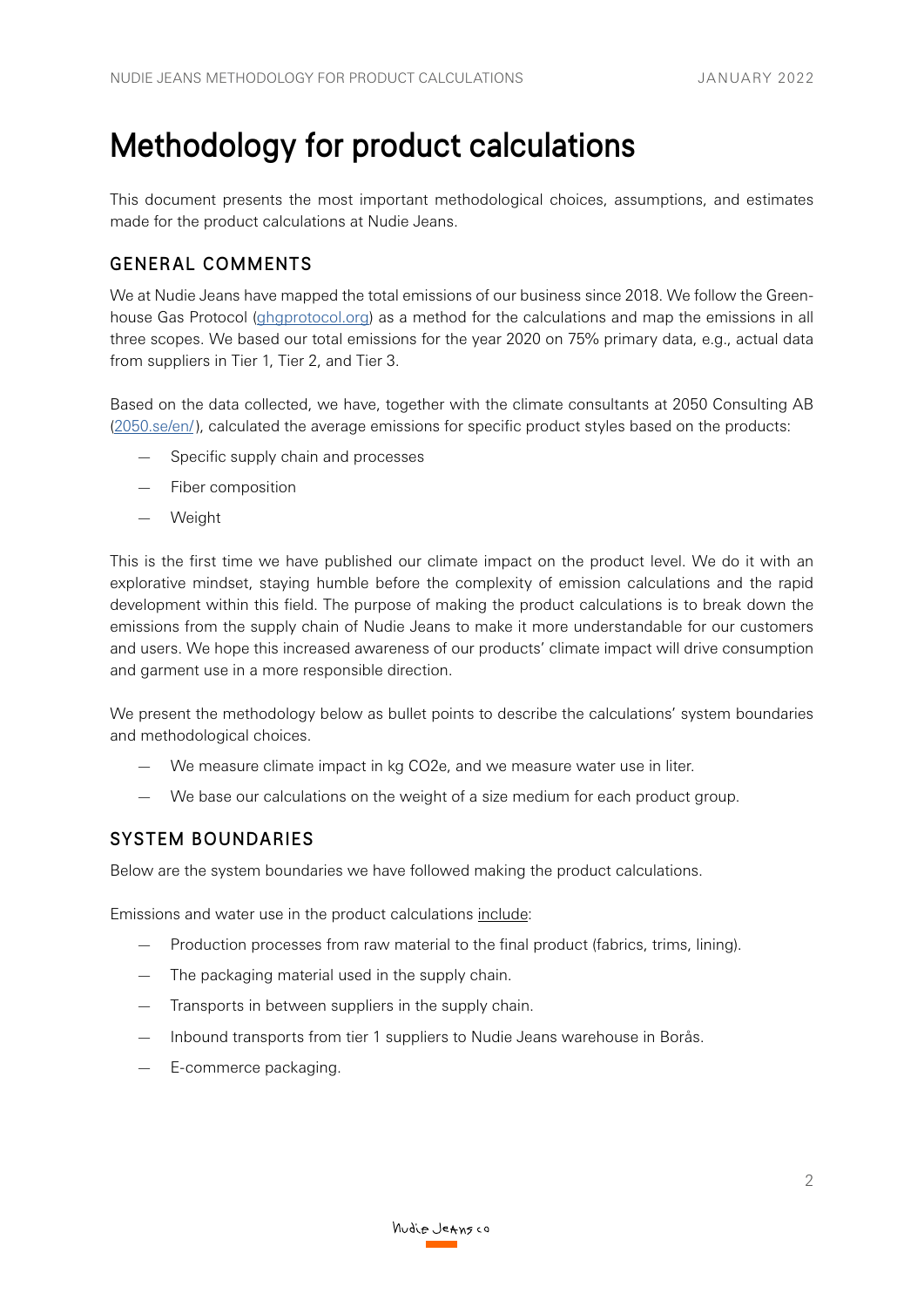Emissions and water use in the product calculation do not include:

- Outbound transport, e.g., distribution.
- Use of sold products.
- Reuse or repair of sold products.
- End-of-life treatment of sold products.

We didn't include the above emissions in the product calculation as we worked with a cradle-to-gate approach. We also excluded emissions and water use connected to the distribution, the user phase, and the product's end of life since they vary widely based on how and where the products are used and shipped.

The product calculations did not include other indirect emissions and water use related to Nudie Jeans' organization, such as electricity and heating in offices, business travel, and waste management in their operations.

### CALCUL ATION METHODOLOGY

Production data:

- The primary supplier data that creates the basis for 75% of Nudie Jeans' total emission in 2020 was used for the product calculations when available for the relevant suppliers in the supply chain of the specific product.
- If a supplier in the supply chain of a specific product had not reported their actual data, we used secondary data.
- We prioritized secondary data as follows:
	- 1. Reported data from the specific supplier from the previous year(s)
	- 2. Average data based on reporting suppliers in Nudie Jeans' supply chain carrying out similar production processes within the same tier.
	- 3. We used global standard values from the Kering's environmental KPIs for the water calculations and Higg MSI for the emissions calculation when secondary data was un available based on the above premises.
- This means that we ranked the data sources according to the following system:
	- 1. Actual data reported for 2020
	- 2. Actual data reported for 2019
	- 3. Actual data reported for 2018
	- 4. Averages per tier, based on values from reporters 2018-2020
	- 5. Material weight and standard values from Kering's environmental KPIs for the water calculations and Higg MSI for the emissions calculation.

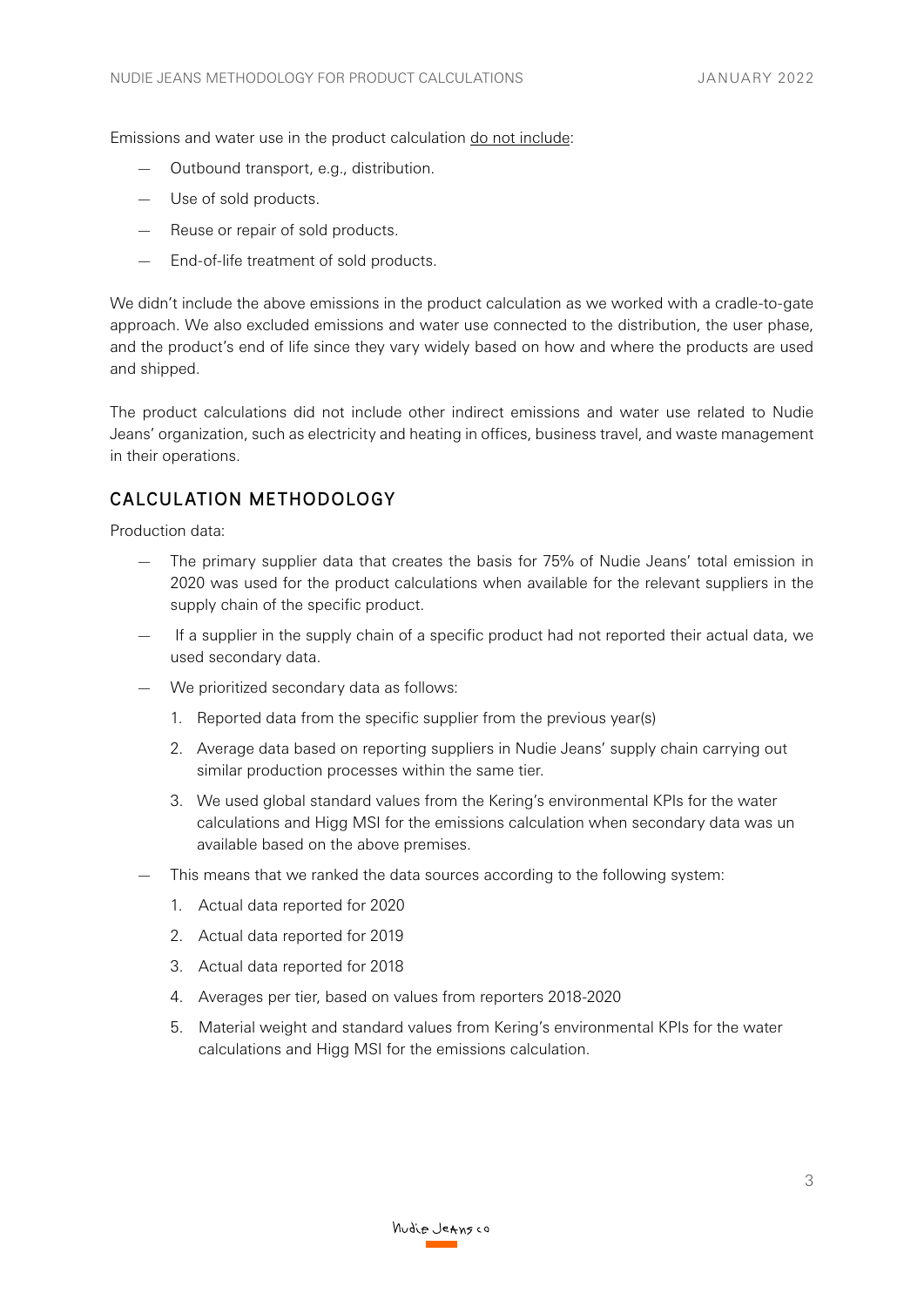

This figure shows the split of data types used for Nudie Jeans' total emissions for the entire year of 2020.

- Primary supplier data include fuel, energy, and water use in production processes, packaging material used, and production waste from the procedures performed in the supply chain.
- We based the raw material data on the weight of the materials used in fabrics, trims, and lining, including any sustainable attributes related to the production of each product.
- We expect an increase in primary and good secondary data coverage and data quality to improve in the coming years.
- Based on where the suppliers were located, the corresponding national grid mixes for electricity consumption were applied.
- Some suppliers conducted several processes in-house, but not all processes applied to all products produced at the specific factory. Energy and water data per process for these factories were not in all cases collected; in these cases, we broke down aggregated supplier data to different processes based on reported information from other suppliers or by looking at studies and relations between MSI emission factors. Studies used include, e.g., Mistra Future Fashion's report Environmental assessment of the Swedish Clothing Consumption and Quantis' report Measuring Fashion in WRI's report Roadmap to Net-Zero.

#### Transport data:

- An RFI of 2.7 was applied for all air transports to account for the increased greenhouse effect from high altitude cloud formation. The scientific conclusions on the impact regarding the RFI value vary, but IPCC recommends using 2.7.
- The transport data included in the product calculations were emissions from transport between suppliers in the supply chain and Nudie Jeans' inbound transports.